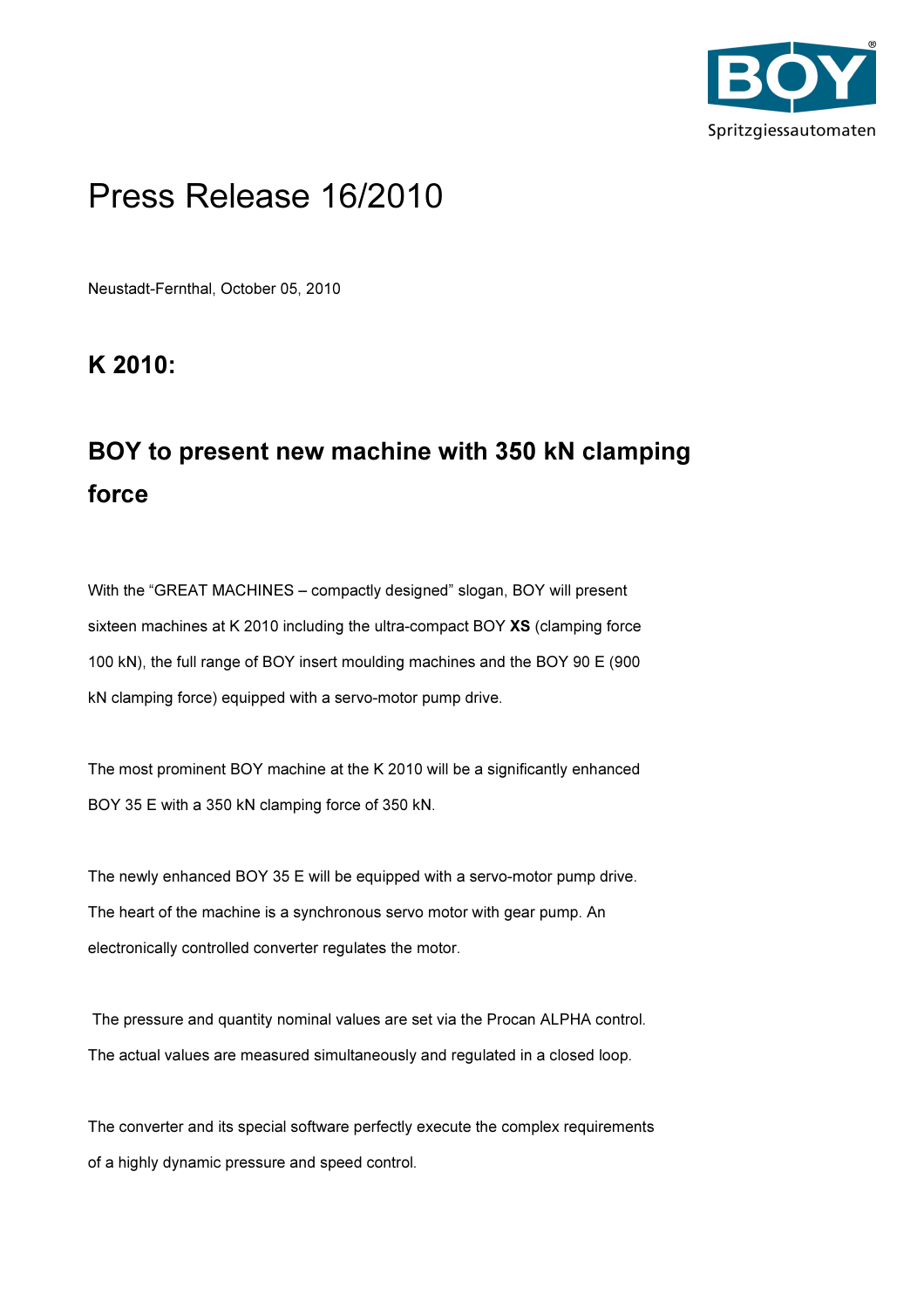

Thus, the pump speed is always matched to the requirements of each cycle step. Between the "end of dosing time" and the "end of cooling time" the motor and pump stand still – using zero energy.

For many applications the energy consumption is so low that additional oil cooling is not required.

Due to its design, the servo motor pump drive has a higher movement dynamic. which leads to shorter cycles and higher part quality. An additional advantage is a significantly lower noise level.

The injection units of all horizontal, four tie bar BOY injection moulding machines – thus also the new BOY 35 E - designed with a two-platen clamping units, can be swivelled out and therefore reduces the time required to change the plasticizing cylinder and nozzle.

The footprint of the machine was further reduced, so at only 1,9 m², it is the smallest in its class.

Also new to the BOY program are the new BOY 35 E HV, which is designed for parting line injection, and the BOY 35 E VV insert moulding machine. This compact machine for over-moulding insert parts is designed with a footprint of only 1,7 m<sup>2</sup>.

BOY is confident that its enhanced and impressive K 2010 presentation will further increase its market success.